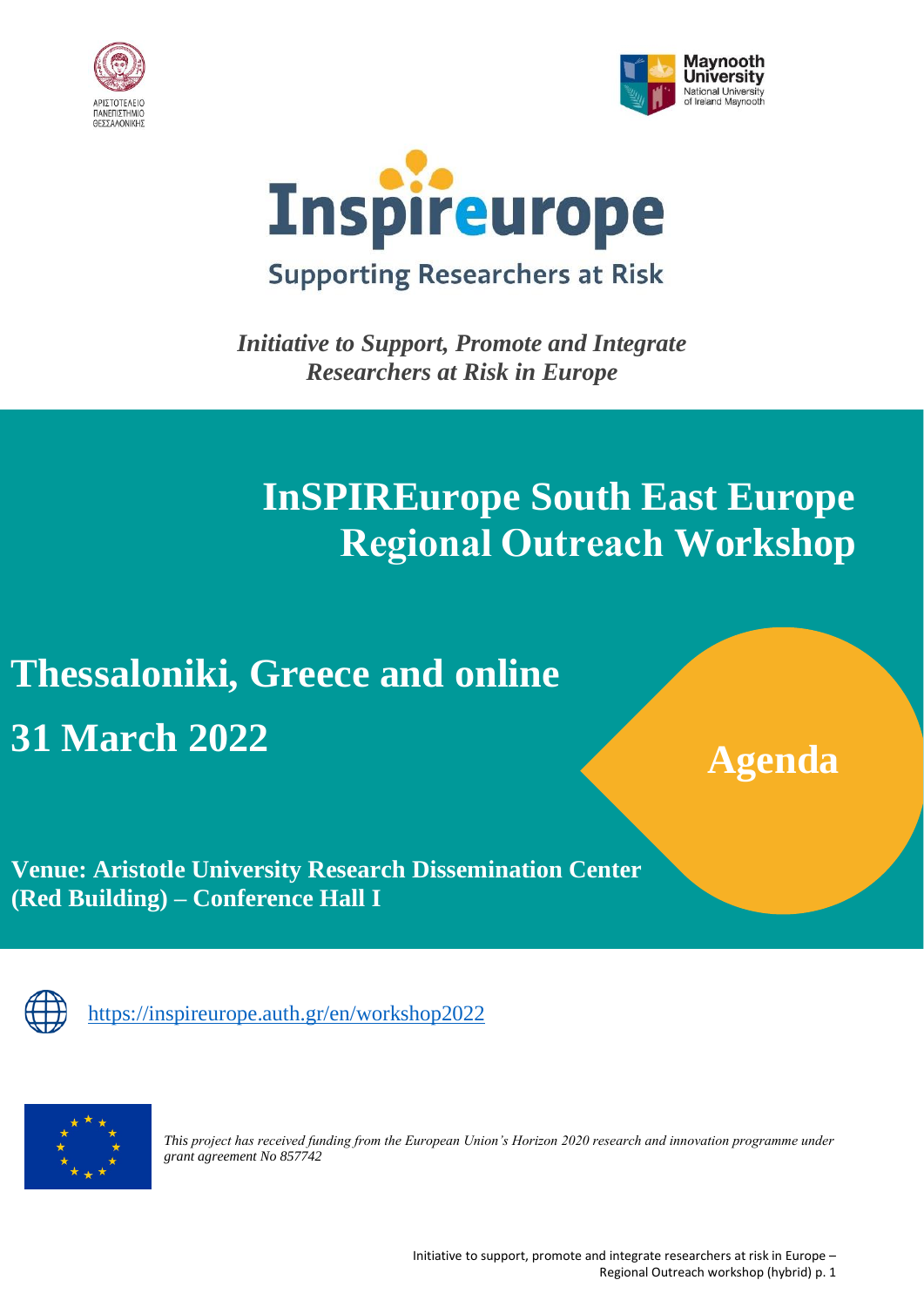### **Thursday, March 31st**

*The working language of the Workshop is English All times are Athens Time*

#### **Registration is required [here](https://inspireurope.auth.gr/en/workshop2022) for both on-site and on-line attendance**

#### **10:30 – 11:00 Registration/ Welcome coffee**

#### **11:00- 11:30 Welcome remarks**

*H.E. the President of the Hellenic Republic, Katerina Sakellaropoulou, will address the event*

*Chair for morning sessions: Alexandros Triantafyllidis, Inspireurope local Coordinator at AUTh, Chair of SAR Greece, Professor of the School of Biology*

*Nikos Papaioannou, Rector of the Aristotle University of Thessaloniki (AUTh), Professor of the School of Veterinary Medicine Angelos Syrigos, Deputy Minister of Education, Greece, Associate Professor of International Law and Foreign Policy Sinead O'Gorman, Director, Scholars at Risk Europe, Maynooth University, Ireland (Coordinator of Inspireurope) Glavinis Panagiotis, Vice President of the State Scholarships Foundation (IKY), Professor of International Economic Law, AUTh Alexandros Triantafyllidis, Inspireurope local Coordinator at AUTh, Chair of SAR Greece, Professor of the School of Biology*

#### **11:30- 12:00 Keynote Speech: Academic Freedom**

*Angelos Syrigos, Deputy Minister of Education, Greece, Associate Professor of International Law and Foreign Policy "European universities: five centuries of academic freedom"*

#### **12:00- 13:15 Building a culture of welcome at SE European universities**

*Andreas Floros, Rector of Ionian University, Greece, Professor (exact title pending)*

*Bernard Dosti, Deputy Rector of Tirana University, Albania, Associate Professor (exact title pending)*

*Chrysi Vitsilaki, Rector of the University of the Aegean, Greece, Professor (exact title pending*

*- Visitación López-Miranda González Vice-rector for Research, Professor & Andrés Martínez Fernández, Vice-rector for Planning and Strategy, Professor, Universidad Rey Juan Carlos, Spain, (exact title pending)*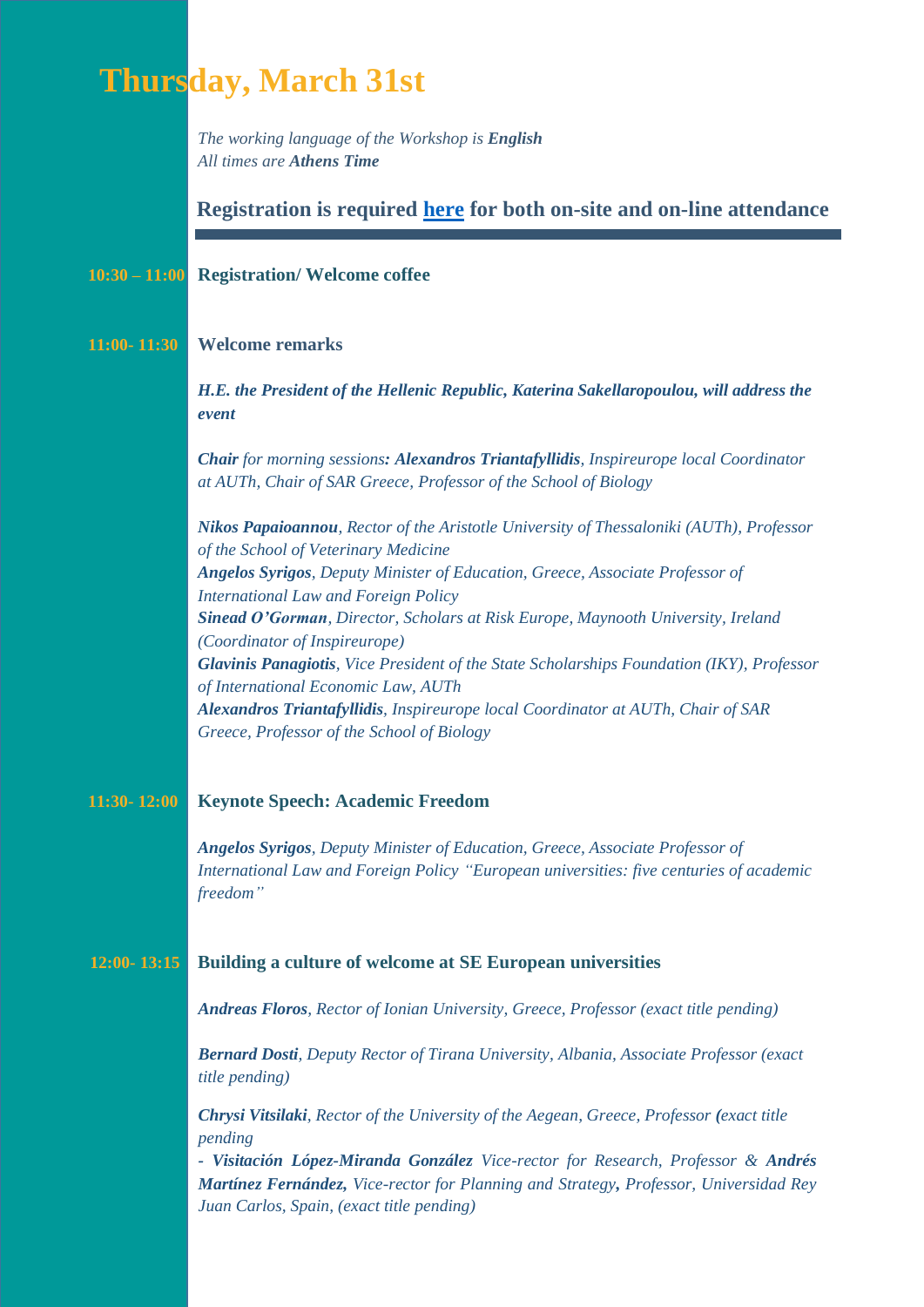



Regional Outreach workshop (hybrid) p. 3

*- Ukrainian Academic (TBC)*

| $13:15 - 14:30$ | <b>Building National-level Actions and Support Networks in South East Europe</b><br>for Researchers at Risk                                                                                                                                                                                                                                                                                                                                              |
|-----------------|----------------------------------------------------------------------------------------------------------------------------------------------------------------------------------------------------------------------------------------------------------------------------------------------------------------------------------------------------------------------------------------------------------------------------------------------------------|
|                 | In light of record numbers of applications from at-risk scholars in Afghanistan, and now<br>given the context of the war in the Ukraine, this panel will feature interactive discussion<br>about existing national initiatives for researchers at risk, including shared experiences and<br>suggestions for beginning, engaging, sustaining, growing and/or challenging and changing<br>such initiatives in new national contexts throughout the region. |
|                 | Moderator: Joel Hanisek, PhD, Inspireurope Programme Manager                                                                                                                                                                                                                                                                                                                                                                                             |
|                 | Frank Albrecht, Alexander von Humboldt Foundation                                                                                                                                                                                                                                                                                                                                                                                                        |
|                 | Karolina Catoni, SAR Sweden                                                                                                                                                                                                                                                                                                                                                                                                                              |
|                 | <b>Marion Gues, PAUSE</b>                                                                                                                                                                                                                                                                                                                                                                                                                                |
|                 | Francesca Helm, SAR Italy                                                                                                                                                                                                                                                                                                                                                                                                                                |
|                 | Beata Kowalska, Jagiellonian University, Poland                                                                                                                                                                                                                                                                                                                                                                                                          |
|                 | <b>Questions and answers</b>                                                                                                                                                                                                                                                                                                                                                                                                                             |
|                 |                                                                                                                                                                                                                                                                                                                                                                                                                                                          |
| $14:30 - 15:00$ | <b>Light Lunch</b>                                                                                                                                                                                                                                                                                                                                                                                                                                       |
|                 | <b>Afternoon sessions</b>                                                                                                                                                                                                                                                                                                                                                                                                                                |
| $15:00 - 16:00$ | Career development & cross-national circulation of researchers in Europe:                                                                                                                                                                                                                                                                                                                                                                                |
|                 | <b>Chair: Grigoris Zarotiadis, Dean of the Faculty of Economics &amp; Political Sciences, AUTh</b>                                                                                                                                                                                                                                                                                                                                                       |
|                 | Svetlana Dimitriova, Sofia University, EURAXESS Bulgaria network Coordinator<br>"EURAXESS services for RRs and cooperation of programmes and projects"                                                                                                                                                                                                                                                                                                   |
|                 | Miroslav Trajanovic, Professor, University of Nis, EURAXESS Serbia Network<br>"BRiDGE projects activities for RRs: Internship programme, training and mentoring"                                                                                                                                                                                                                                                                                         |
|                 | <b>Ioannis Katsikis</b> , CEDEFOP, "Relocation 2.0: Building a path for adult refugee legal<br>mobility in the EU"                                                                                                                                                                                                                                                                                                                                       |
|                 | <b>Jan Peter Ganter De Otero, Human Capital Development Expert, European Training</b><br>Foundation, "Introducing research activities in VET systems: new possibilities and<br>opportunities for researchers and academic mobility"                                                                                                                                                                                                                      |
|                 | <b>Previous SAR scholar</b>                                                                                                                                                                                                                                                                                                                                                                                                                              |